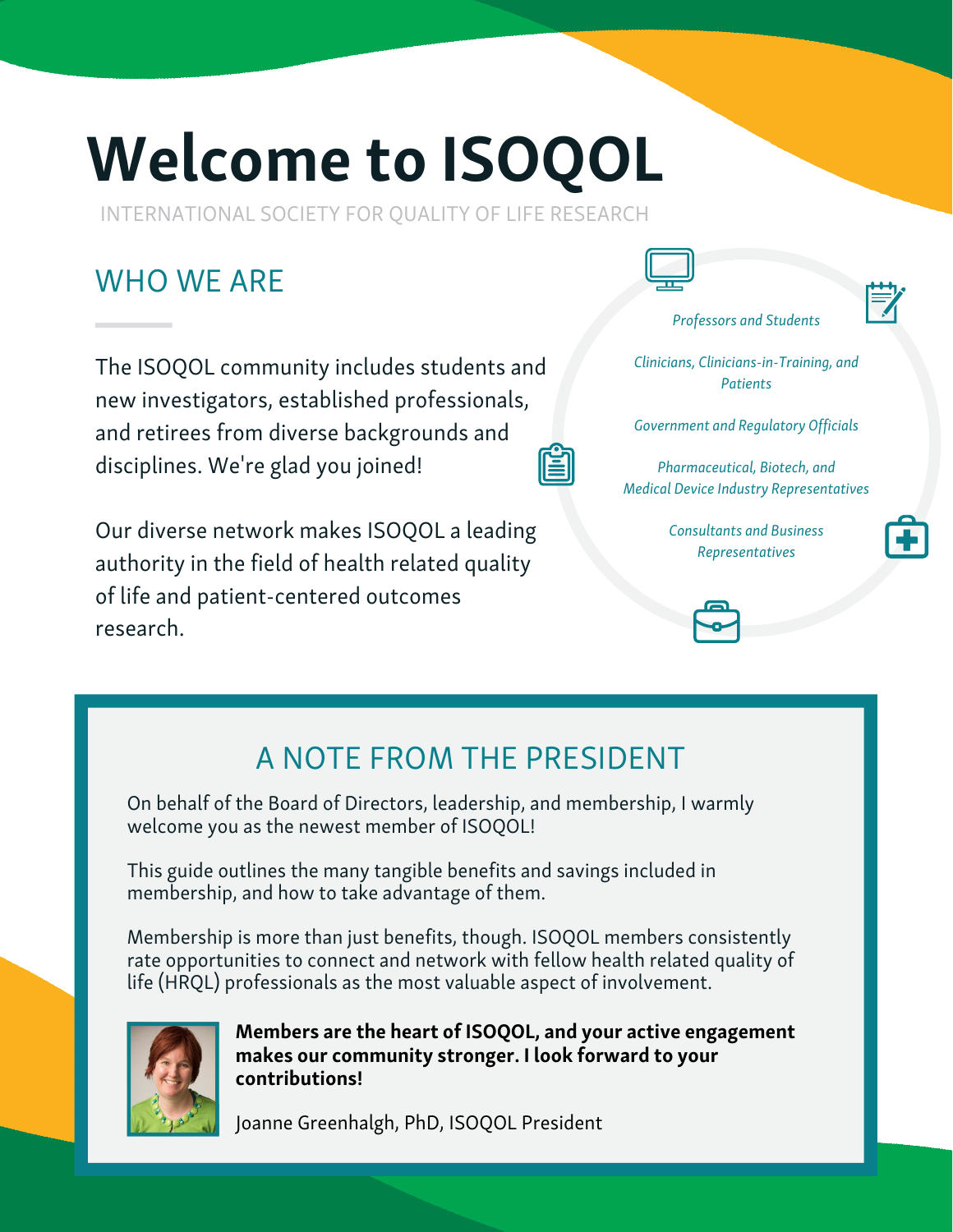## MAKE THE MOST OF YOUR MEMBERSHIP

As a member, you choose how you want to utilize the range of resources and benefits available to help you network, learn, and advance professionally:

#### Find Your Community

- Connect with fellow members from a range of industries, sectors and fields by joining Special Interest Groups (SIGs) and browsing the Member Directory
- Find fellow professionals in your part of the world by joining a regional SIG
- Take advantage of discounted member registration to join in-person events

#### Develop Your Career

- Volunteer as an abstract reviewer for journals or the Annual Conference
- Participate in mentor/mentee matching at the Annual Conference
- Publish research at a deeply discounted rate in the open-access Journal of Patient-Reported Outcomes
- View employment opportunities on the ISOQOL Job Board
- Volunteer as a SIG leader, committee chair, or task force member

#### Learn and Educate

- Participate in webinars and in-person events at the discounted member rate
- Access the PROQOLID database at the discounted member rate
- Influence the educational opportunities available to members by proposing a webinar or volunteering on the Education Committee

### Stay Informed

- Access the latest research published in both ISOQOL journals
- Receive member-exclusive updates, resources, and volunteer opportunities by email

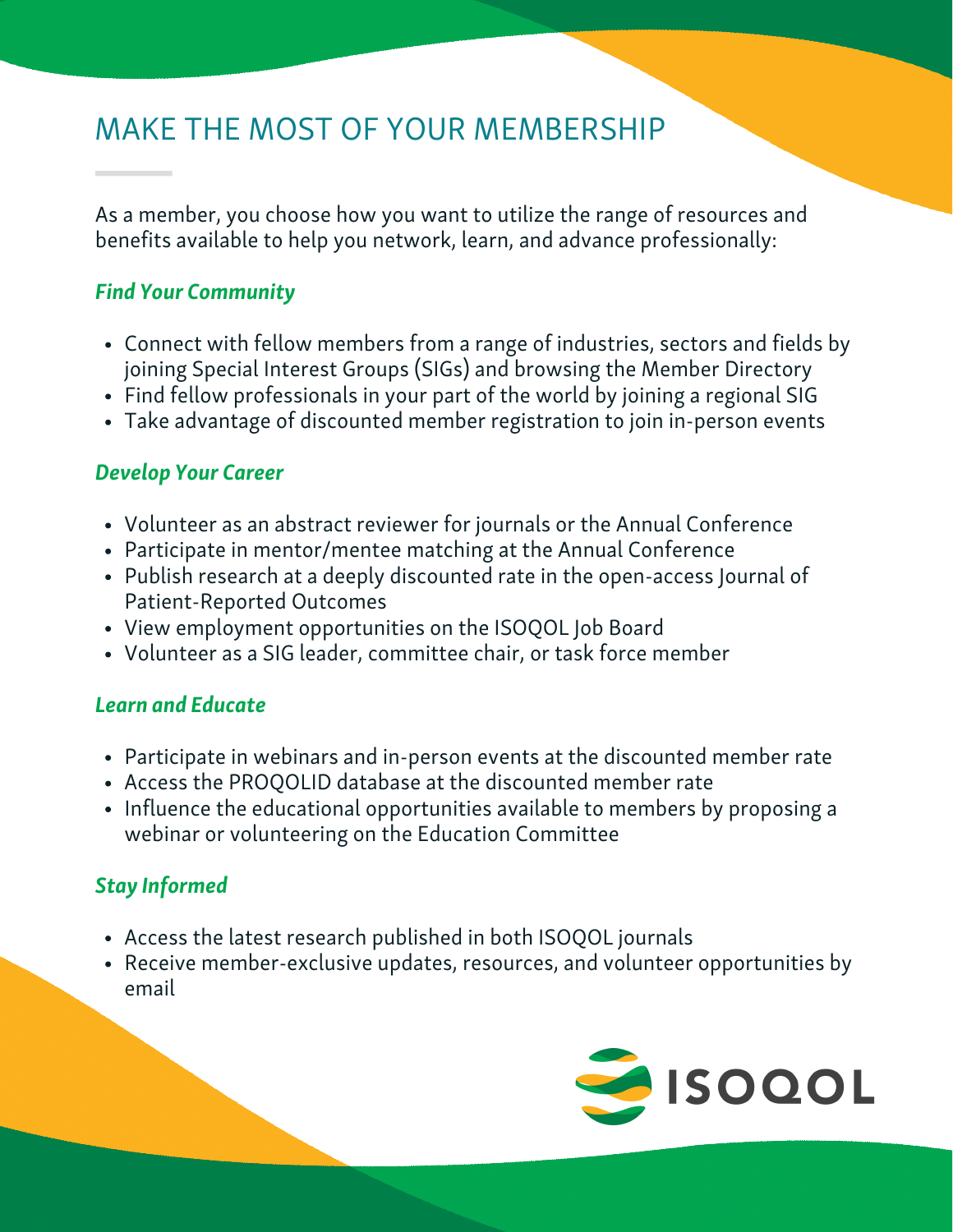## NEW MEMBER TO-DO LIST

New members are encouraged to complete the following action steps to get started using membership benefits and connecting with the ISOQOL community. Click the icons to the left of each step for a direct link to complete the action.



Set your username and password and create your profile on the ISOQOL website. If you opted in to being included in the Member Directory, the information you provide in your profile will be listed in the Directory and available to your fellow ISOQOL members. All members are strongly encouraged to opt in to being listed in the Directory – this facilitates the best networking [opportunities](http://isoqol.org/) possible!



Select your Special Interest Groups (SIGs) in your online profile. You can also join [additional](https://isoqol.execinc.com/edibo/Login/Default/call) SIGs at any time through your online profile.



ISOQOL staff will add you to Teamwork, the [communication](https://isoqol.execinc.com/edibo/Login/Default/call) and project management platform ISOQOL provides to SIGs. Within one month of selecting your SIGs, you will receive an email invitation from Teamwork; use this invitation to explore, introduce yourself, and collaborate with fellow members.



Set up email alerts from ISOQOL's two journals, Journal of [Patient-Reported](https://isoqol.execinc.com/edibo/Login/Default/call) Outcomes and Quality of Life Research, to stay updated on the latest articles.



Add the ISOQOL Member banner to your email signature or LinkedIn profile. You can [download](https://isoqol.execinc.com/edibo/Login/Default/call) this image from the Members Only section of the ISOQOL website.



Follow ISOQOL on social media to get the latest news and interact with fellow HRQL professionals.